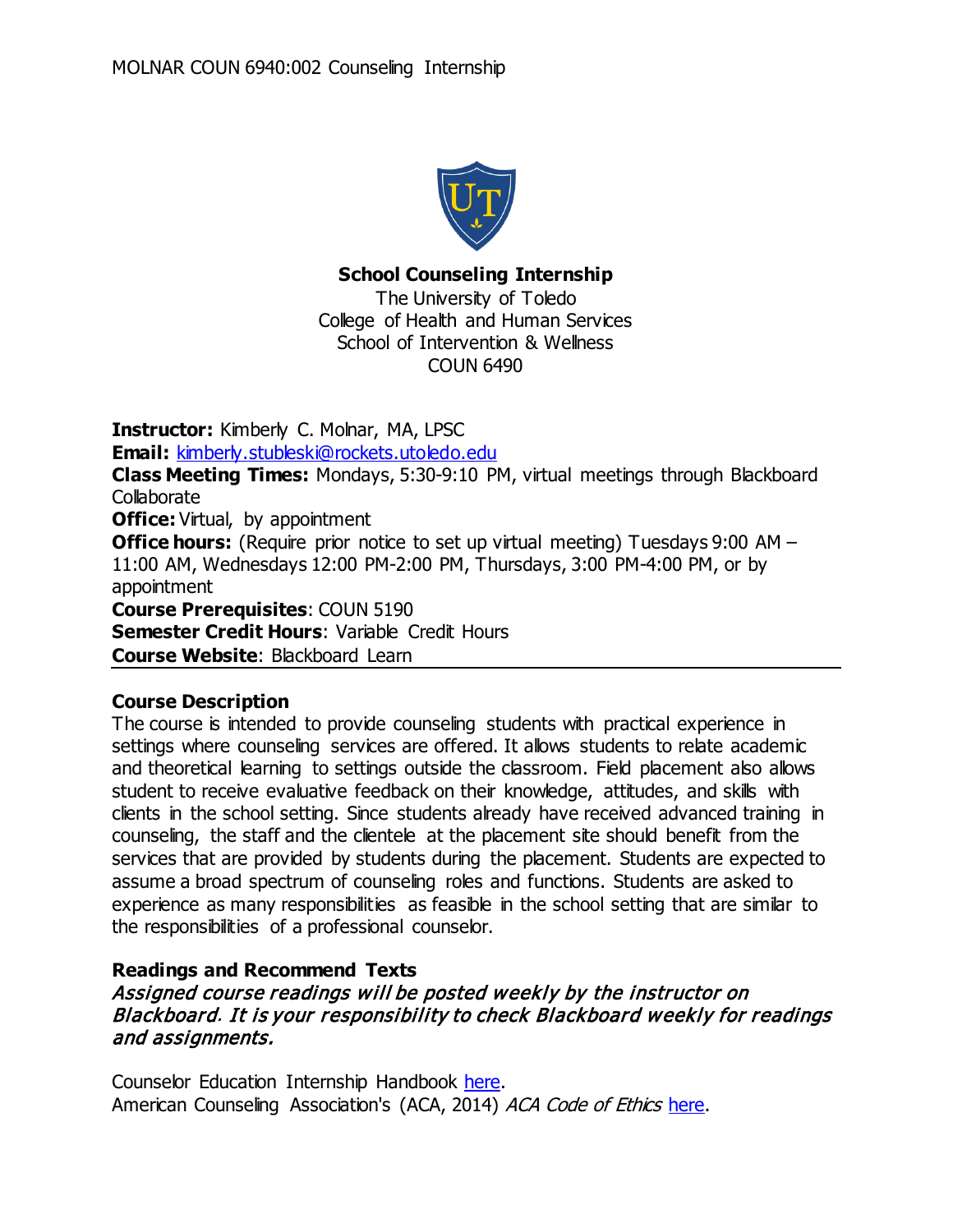ASCA National Model and Standards [here.](https://www.schoolcounselor.org/school-counselors-members/asca-national-model)

## **Recommended Text**

American School Counselor Association (2012). The ASCA national model (4<sup>rd</sup> ed.). Alexandria, VA: ASCA ISBN 978-1-929289-59-2

| <b>CACREP Standards and Student Learning Outcomes</b>                                                                                                                                                                                                                                                                                                                                                                                                   |                                                          |                                                                                                                                        |  |
|---------------------------------------------------------------------------------------------------------------------------------------------------------------------------------------------------------------------------------------------------------------------------------------------------------------------------------------------------------------------------------------------------------------------------------------------------------|----------------------------------------------------------|----------------------------------------------------------------------------------------------------------------------------------------|--|
| <b>Student Learning Outcome</b>                                                                                                                                                                                                                                                                                                                                                                                                                         | 2016 CACREP Standard                                     | <b>Assessed in Course</b>                                                                                                              |  |
| Demonstrates the ability to<br>apply assessments that are<br>specific to P-12 education;<br>Selects appropriate assessment<br>strategies that can be used to<br>evaluate a student's academic,<br>career, and personal/social<br>development.<br>Analyzes assessment<br>information in a manner that<br>produces valid inferences when<br>evaluating the needs of<br>individual students and<br>assessing the effectiveness of<br>educational programs. | G.1.e. F.7.b.; F.7.e.; F.7.i.;<br>F.7.m.; G.3.n.; G.3.o. | <b>Case Conceptualizations</b>                                                                                                         |  |
| Understands common<br>medications that students may<br>be taking and how these could<br>affect learning, behavior, and<br>mood in P-12 students.                                                                                                                                                                                                                                                                                                        | G.2.h.                                                   | <b>Case Conceptualizations</b><br>Case Study<br><b>Class Discussion</b>                                                                |  |
| Recognizes signs and<br>symptoms of substance abuse<br>in students; recognizes signs<br>and symptoms of students<br>living in a home where<br>substance use occurs.                                                                                                                                                                                                                                                                                     | G.2.i.                                                   | <b>Case Study</b><br><b>Class Discussion</b>                                                                                           |  |
| Understands and applies<br>qualities and styles of effective<br>leadership in schools.                                                                                                                                                                                                                                                                                                                                                                  | G.2.i.                                                   | Leadership evaluation<br><b>Class Discussion</b><br>Classroom Lesson and<br><b>Advocacy Plan Assignment</b><br><b>Counselor Resume</b> |  |
| Understands, coordinates, and<br>implements peer intervention<br>programs. Uses peer helping<br>strategies in the school                                                                                                                                                                                                                                                                                                                                | G.3.m.                                                   | <b>Class Discussion</b><br>Classroom Lesson and<br><b>Advocacy Plan Assignment</b>                                                     |  |

## **Prerequisites and Corequisites**

counseling program.

1. A grade of **B** or better in the following courses: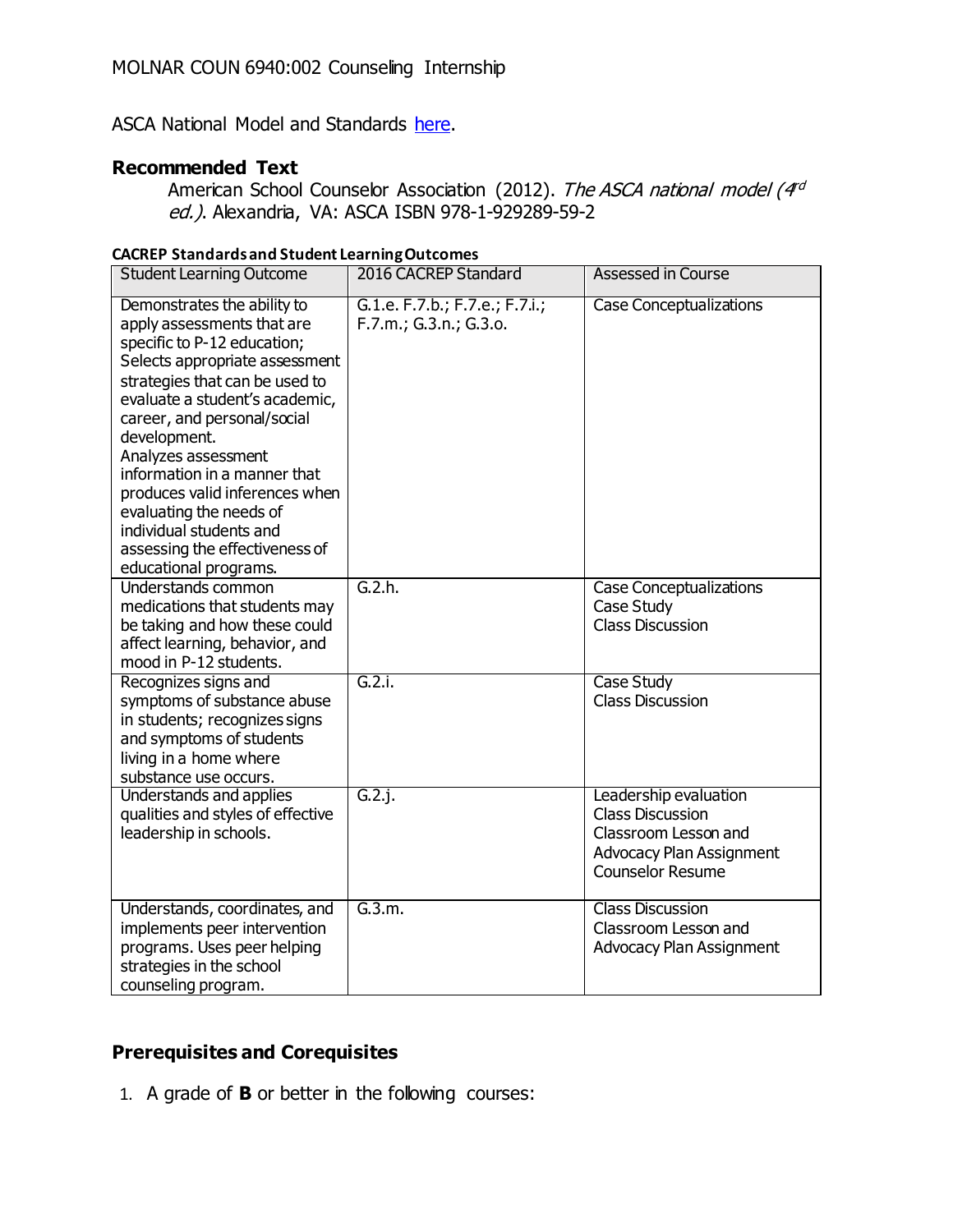- a. COUN 5020 Professional Orientation to School Counseling
- b. COUN 5130 Group Counseling
- c. COUN 5140 Counseling Theories
- d. COUN 5180 Skills
- e. COUN 5190 Counseling Practicum
- f. COUN 6240 Diagnosis and Mental Health
- 2. All students must have all required paperwork complete and submitted to the course instructor including proof of liability insurance prior to enrolling in internship.
- 3. All students must have read, understand, and adhere to all policies set forth in the Internship Handbook (see Readings).

# **University Policies**

The University is an equal opportunity educational institution. Please read The [University's Policy Statement on Nondiscrimination on the Basis of Disability Americans](http://www.utoledo.edu/policies/administration/diversity/pdfs/3364_50_03_Nondiscrimination_o.pdf)  [with Disability Act Compliance.](http://www.utoledo.edu/policies/administration/diversity/pdfs/3364_50_03_Nondiscrimination_o.pdf)

# **Academic Accommodations**

The University of Toledo is committed to providing equal access to education for all students. If you have a documented disability or you believe you have a disability and would like information regarding academic accommodations/adjustments in this course please contact the [Student Disability Services Office.](http://www.utoledo.edu/offices/student-disability-services/index.html)

# **Course Policies**

The counseling program expects students to adhere to the highest standards for professional comportment at all times throughout their enrollment in this program. Those associated with the counseling program must display professional maturity, competence in their scope of practice, and personal and ethical integrity in every facet of the clinical and educational setting.

Students are required to practice diligence and discretion in counseling relationships as well as faculty-student relationships. Some attitudinal or behavioral patterns that may elicit concerns as to the student's ability to continue in the counseling program may include, but are not limited to, breaching confidentiality, inappropriate boundaries, performing counseling skills outside of one's scope of ability, academic dishonesty, revealing a lack of concern or compassion in practice, and disobeying or showing disrespect for others (e.g., faculty, professional colleagues, and fellow students).

# **Licensure:**

ODE School Licensure Information can be found [here.](https://ohioschoolcounselor.org/page-1137439) To initiate the Ohio school counseling licensure process, pick up a licensure packet from Tim Lewandowski tim.lewandowski@utoledo.edu of the Judith Herb College of Education, Health Science & Human Service. Once the forms are completed, return the materials to him, and he will then send the transmittal form to the school counseling program coordinator for verification. The school counseling program coordinator signs the form and faxes it back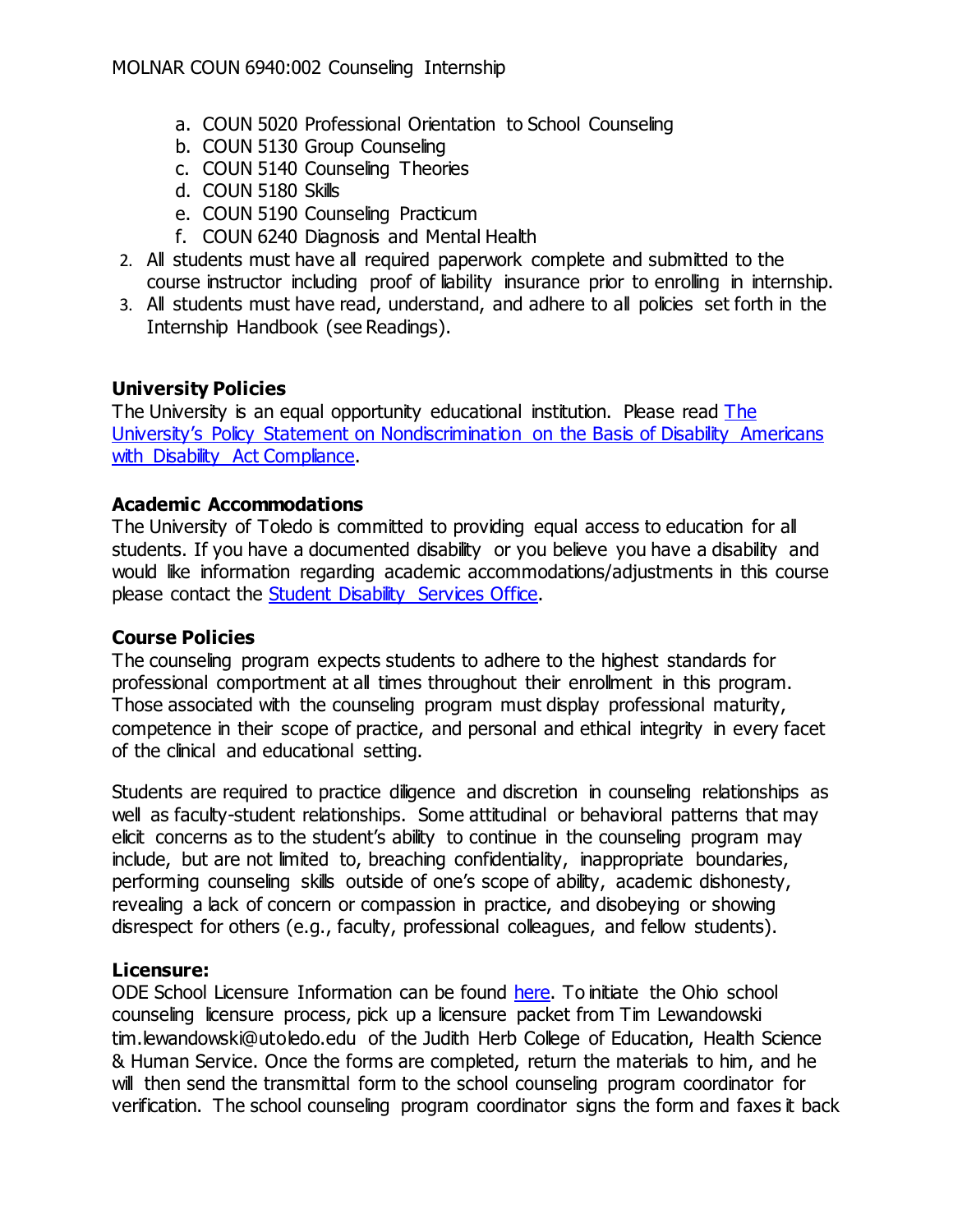to Mr. Lewandowski who will send the appropriate information to Columbus for final processing.

**Cheating and Plagiarism**: Any student found cheating on a test or assignment or any student who represents the work of another person as their own on any of the papers, projects, presentations, or assignments will be subject to penalties ranging from a grade of zero (0) on the assignment to an F in the course to expulsion from the University. All students are subject to the [University Policy Statement on Academic](https://www.utoledo.edu/dl/students/dishonesty.html)  [Dishonesty](https://www.utoledo.edu/dl/students/dishonesty.html) in the current Catalog and the Department Policy on Plagiarism which is posted on the department website.

**Attendance and Participation:** It is the student's responsibility to complete readings, assignments, and to class discussions. Students will have one excused absence (regardless of reason) from this class. Punctuality is also expected; students arriving to class more than 15 minutes late on two or more occasions may result in an absence. Any additional absences will impact students' ability to successfully pass internship, based on supervision requirements outlined by the program and CACREP. **If students miss more than two classes they are subject to suspension of clinical privileges and remediation by the Instructor and/or Coordinator of Clinical Services.**

**Supervision:** Students are **required** to participate in weekly supervision in the following ways:

- 1. At least **1.5 hours per week** of university supervision (this class) per semester of internship.
- 2. At least **one hour per week** of individual/triadic site supervision per semester

**Electronic Devices:** Disruptions to the classroom learning environment should be avoided. As a courtesy to others, students should turn off audible signals for these devices while attending class. Students who violate this policy may be asked to excuse themselves from the class at the instructor's discretion.

**Confidentiality:** Given the nature of counselor education, there will be the need to use examples or demonstrations during the course of instruction. Students will be expected to maintain confidentiality and to respect the right to privacy of others and their fellow students. The ability to demonstrate respect of others in class is an important barometer of how you will relate to co-workers and clients in practice. Remember this is a professional education and training program. You are expected to behave accordingly.

**Drop/Withdrawal**: Students who drop or withdraw from the course must notify the instructor in writing. Failure to notify the instructor shall result in the student being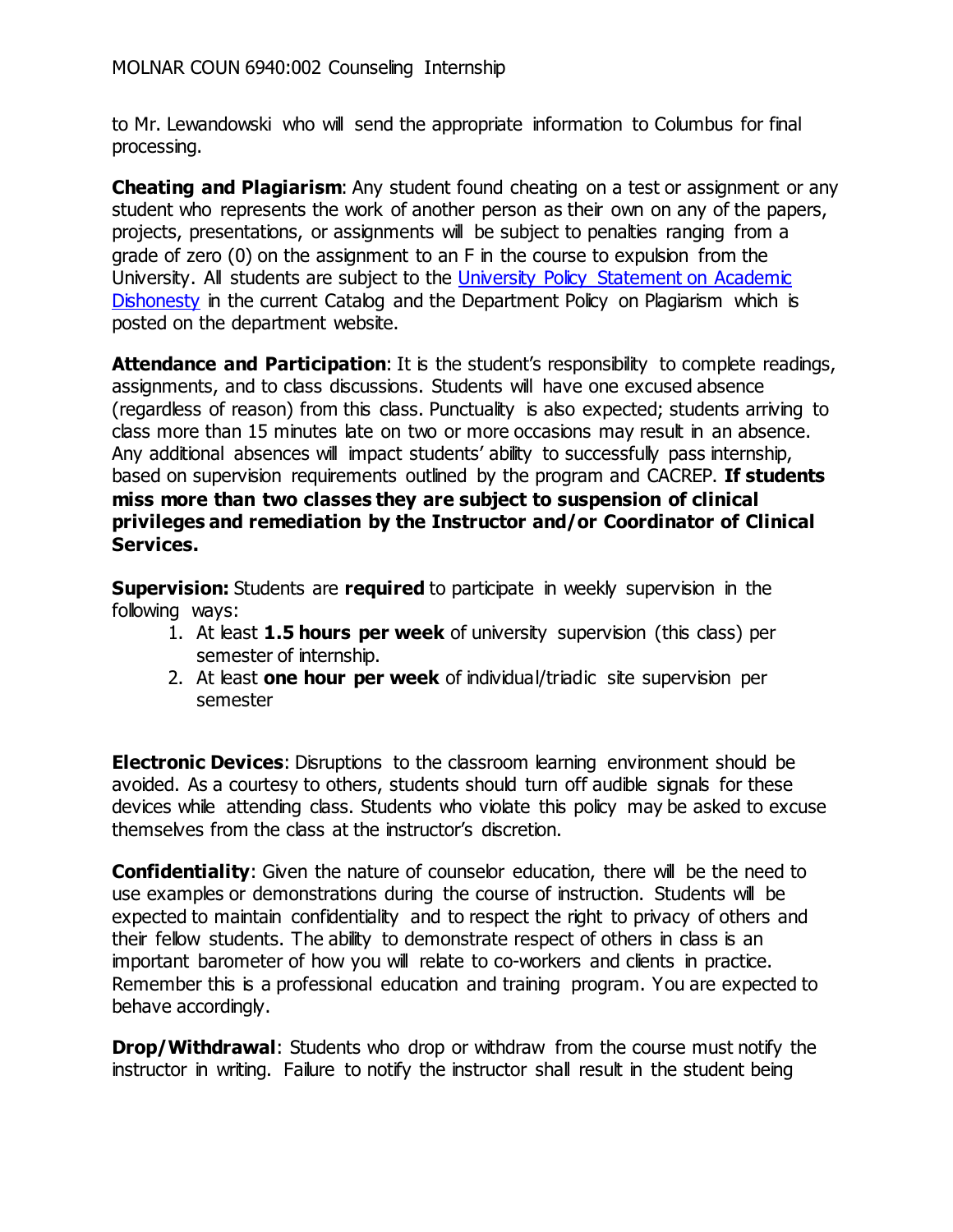considered absent without leave from the class and the student shall be considered responsible for all work missed.

**Email**: The University of Toledo issues each student an official UT email address. This email address usually takes the form of **firstname.lastname@rockets.utoledo.edu**. All email communications about this class will be sent to and all communications from students should be sent from your official UT email address. Students will be expected to check this address regularly for official communications about this class. Email communications about this class will not be sent to personal email accounts and communications from personal email accounts may be blocked by UT spam filters. Please give 24 hours for an instructor response during business days and be aware the instructor may not check online systems during the weekend.

**Weather**: In the event of a major snow or ice storm or other inclement weather, the University will announce class cancellations, delay of classes and changes to administrative office hours through the UT Alert text messaging system, e-mail, the UT home page at utoledo.edu, myUT.utoledo.edu, the UT snow line, 419.530.SNOW (7669), and on local radio and television stations. You can sign up for UT Alert at http://myUT.utoledo.edu. The University's policy is to remain open whenever possible to minimize interruption of teaching and research.

**Student Evaluations of the Course:** At the conclusion of the academic term, students will have an opportunity to evaluate the instructor and the course. This is done anonymously and used as a means to improve instruction, course content, and the overall curriculum. Your comments, suggestions, and feedback are taken seriously and contribute significantly to course and program improvement. You are strongly encouraged to complete a course evaluation.

**Course Changes**: The course schedule, requirements, procedures, contents, etc., are subject to change by the instructor once the course is underway. Students will be apprised of any changes during regular class meetings.

**Statement on Diversity and Inclusion:** In concert with the University of Toledo's values and expectations, the students, faculty and staff within the College of Health and Human Services uphold the tenets pledged by the University to respect and value personal uniqueness and differences. Specifically, we will actively participate in the initiatives of the University to attract and retain diverse students, faculty and staff; to challenge stereotypes; and to promote sensitivity toward diversity and foster an environment of inclusion in all curricular and extra-curricular activities. The counseling profession is grounded in diversity and inclusion. Hence, all students enrolled in this course will be expected to be considerate of the thoughts and ideas of others**,**  demonstrate accountability, integrity and honor in all course-related activities**,** promote a collaborative and supportive educational environment**,** and treat every individual with kindness, dignity, and respect regardless of: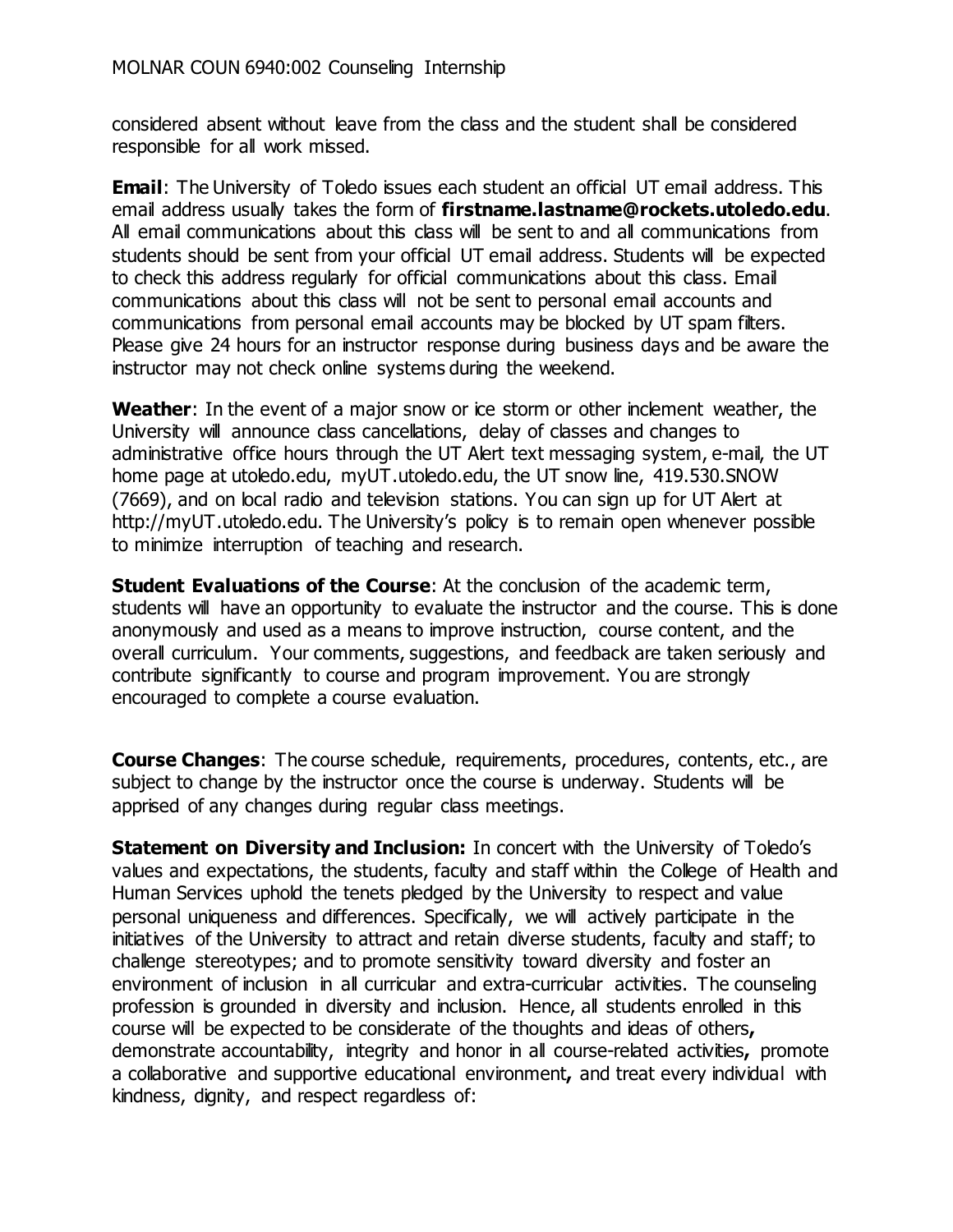Race, Ethnicity, Religion, Sexual Orientation, Gender Identity, Gender Expression, Age, Impairment(s)/ Disability(ies), Political Views, Social Class / Socioeconomic Status, Linguistic Diversity, Nationality/Country of Origin, and Other Element(s) of Uniqueness**.**

Participants in this course will be expected to tolerate diverse views and foster an inclusive classroom environment. Concerns about diversity and inclusion should be mentioned to the instructor immediately for rectification and repair. Students who do not behave in this way will be in direct conflict with the ACA Code of Ethics (2014) and those actions may require remediation with program faculty. You can visit the University of Toledo's webpage on diversity and inclusion [here.](http://www.utoledo.edu/diversity/)

# **Teaching Methods**

A variety of methods will be used to facilitate learning in this course including class discussion, case presentation, modeling/roleplays, consulting, supporting, giving and receiving constructive feedback. Due to the nature of the course, students are expected to take full ownership of contributing to the content as well as process of this course. Students are encouraged to actively participate in the class. For this course, active participation includes but is not limited to:

- Attending class and completing assignments in a timely manner.
- Actively contributing to class discussions, case presentations, and other class activities.
- Taking risks with personal knowledge and experience base monitoring "air-time" so that each student has time/access to participate.
- Checking UT account/emails regularly for information regarding this course.
- Demonstrating professionalism in communicating with site supervisors, peers in the class, and the instructor.
- Reporting and handling conflicts relevant to this course and internship experience in a timely manner.

**Overview of Assignments and Course Deliverables:** Grades in internship are based primarily on demonstration of appropriate counseling skills, case management/presentation, and ethical practice with clients. Additionally, attendance, participation in class, supervision, and completion of all course assignments in a **satisfactory** manner will be factored into the final grade of either Satisfactory or Unsatisfactory. Students continuing in internship will receive a PR until the total hours 240/600 are satisfied; the grade will then be adjusted to an S.

## **All course assignments must be completed for each semester the student is enrolled in internship**.

1) **Participation:** You must interact and actively discuss cases, journal articles, role plays, and ethics in internship. You must be present. Participation is a pass/fail grade. This requirement addresses CACREP standard 3I.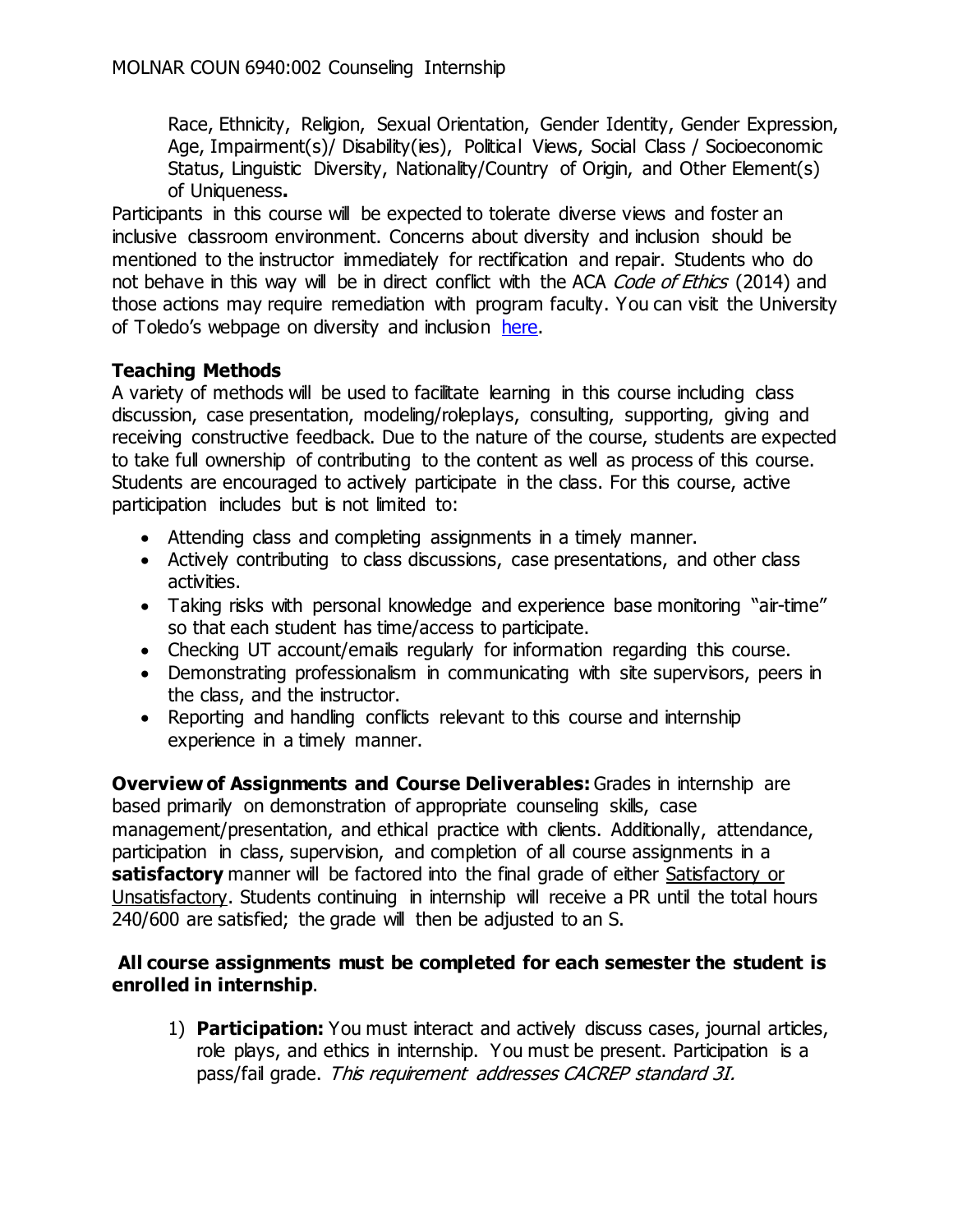- 2) **Site Supervision and Weekly Supervision Logs:** Students will turn in weekly supervision logs (see Appendix A). This form must be signed by their **site supervisor** starting on week two (and every subsequent week; one supervision form is due per week). This requirement addresses CACREP standard 3H.
- 3) **Documentation of Hours**: Students will accurately document accrued hours weekly using the excel spreadsheet that can be located [here.](https://www.utoledo.edu/hhs/counselor-education/4Students/4Students.html) At the end of each semester, each sheet in the excel must be signed and dated by the site supervisor and student. The hours graph must be included at the end of the internship semester.
- 4) **Update Counseling Resume**: Students will construct or update a counseling specific resume. Interns will present this resume to their site supervisor(s) for feedback.
- 5) **Case Conceptualization**: Students will be asked to provide a detailed conceptualization of **one (1) of their cases**. These exercises are to evaluate knowledge and applicability of ethical/legal issues, case conceptualization, theoretical orientation and subsequent use of interventions, understanding diverse/multicultural issues, and referral processes. All cases should be anonymized (i.e., use of initials or pseudonym) to ensure confidentiality (see **Appendix B**). Dates for CCs will be determined in week one (see course schedule for various dates). This requirement addresses CACREP standards G.1.e. G.2.h, G.3.n.; G.3.o.
- 6) **Live Supervision Sessions:** Students will participate in **two (2),** live supervision counseling sessions with their site supervisor during the semester. This immediacy of the process allows the supervisor to train, intervene, and evaluate the student simultaneously. Site supervisors will complete a skills appraisal of both live sessions, sign each form, to be submitted by the student to which will be the university supervisor (**see**  Appendix C). Students must engage in informed consent with clients regarding this process. Students should coordinate schedules with their supervisors to meet this assignment. Students using telehealth will need to coordinate with supervisors and clients on how live supervision will be managed in an online/virtual format, if applicable. This requirement addresses CACREP standards 3J, 3K, 3L.
- 7) **Counseling Skills Recording:** Students are to present **one (1), fifteenminute** video recording in university group supervision using **a mock participant.** This recording will be used to provide feedback to students on their counseling and relational skills. Students should integrate this feedback in their practice. The internship instructor and peers will complete an appraisal form for feedback. This form will be provided to the student and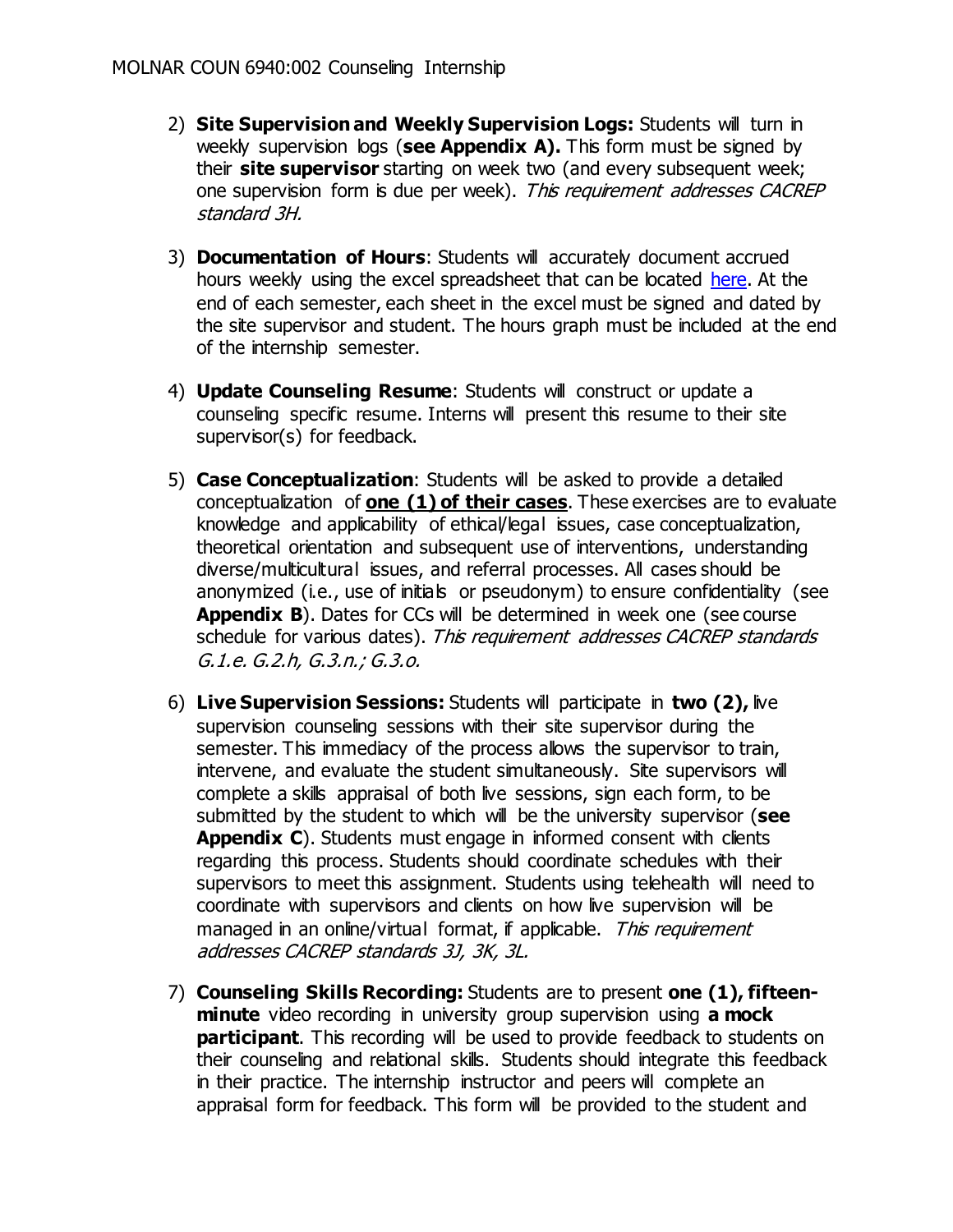included in the students personal clinical file (see Appendix D). This requirement addresses CACREP standards G3d, G3j, G3d,

- 8) **Professional Development Paper:** Interns will write an Initial Professional Development Paper (limit it to 3-4 double-spaced pages) describing:
	- a. Roles as a professional school counselor (incorporating knowledge, understanding, and experience from the School Orientation and Practicum courses; also incorporating understanding of roles at the internship site if oriented to the site)
	- b. Resources for consultation and collaboration in internship site
	- c. Understanding of on-site supervision and group supervision and ways to integrate it into professional development
	- d. Legal and ethical considerations specific to school counseling (list  $2~3$ main legal/ethical issues based on personal knowledge and experience)
	- e. Self-assessment of strengths and weaknesses associated with professional development
	- f. Provide five professional goals (mutually agreed between interns and site supervisors) to achieve through this internship experience This requirement addresses CACREP standards G2a
- 9) **Classroom Lesson and Advocacy Plan:** Interns will develop a classroom lesson plan unit which should consist of at least 3 classroom guidance lessons. Lessons should be specifically designed for students at present internship site. Many sites have an existing lesson curriculum (i.e., Academic Achievement, Career Development, Personal and Social Development). However, with this assignment, interns are encouraged to develop **their own** lessons based on a need's assessment of their respective sites. If possible, interns are encouraged to discuss this assignment with site supervisors to potentially conduct the lesson(s) to students. Lesson plan guidelines are included in this syllabus. Students will utilize the [ACA Advocacy Competencies](https://www.counseling.org/docs/default-source/competencies/aca-2018-advocacy-competencies.pdf?sfvrsn=1dca552c_6) in ASCA National Model to assist in developing this plan (**see Appendix E).** This requirement addresses CACREP standards G.2.a, G.2.j.,G.3.,C, G.3.h, G.3.k G.3.m.

## **Student Requirements & Procedures**

1. Internship students are required to complete eight (8) semester hours of internship and 600 total clock hours. Credit hours for internship shall be awarded on the basis of clock hours served in counseling or counselingrelated activities while at the internship site**.** It is recommended that students **work at least nineteen hours per week.** Such a schedule would allow completion of the internship in two consecutive academic semesters. Hours per week may vary depending on the students' credit hours registered (see item two below).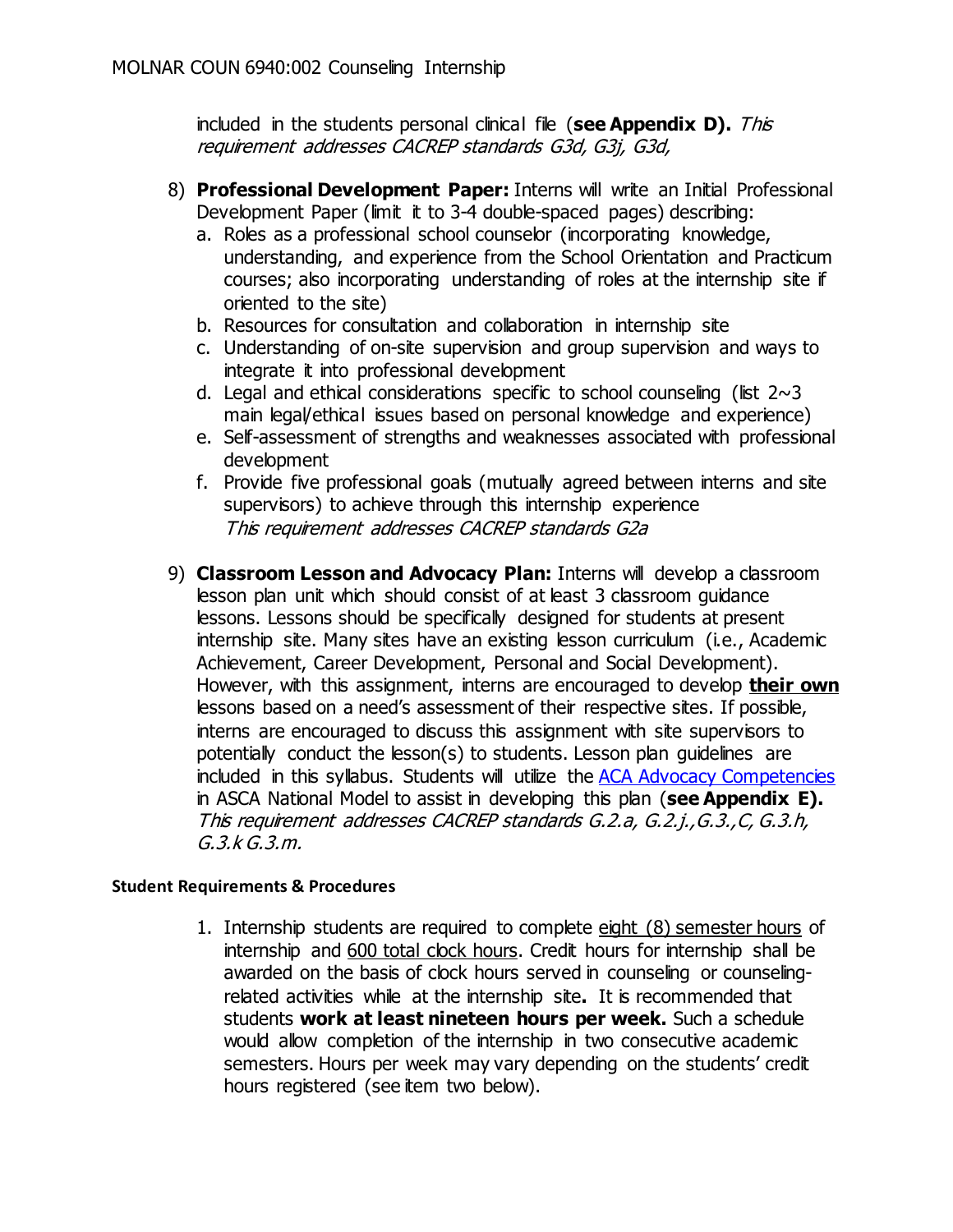- **2.** Credit hours for internship students shall be awarded at the **rate of one (1) semester hour for every seventy-five (75) clock hours with 30 hours direct and 45 indirect for each credit hour the student is enrolled in internship that semester.**
- **3.** Each internship student students participate in *at least one hour* of individual supervision with their site supervisor weekly. At the conclusion of full experience, the student should have a minimum of **30** hours of onsite supervision. In addition, a minimum average of **1½ hours of university/in class group supervision each week** at the conclusion of which the student shall receive formal performance evaluations. Additionally, the internship instructor and/or site supervisor reserves the right to require the student for increased supervision to improve developmental issues, correct behavioral concerns, and/or address any issue that impedes appropriate progress in this course. **Failure to engage in appropriate supervision and/or being unprepared for supervision more than one time will result in a failing grade**  and/or removal from the course. Supervision hours will be documented on a specific form (please see the internship handbook and BB site for this course). This requirement addresses CACREP standard 3H and 3I.
- 4. Supervision can be provided through a variety of modalities. Supervision can be provided individually/triadically or in groups. It may involve consultations, live observation, audio- or videotaping, verbal instruction, role plays, demonstrations, readings, etc.
- 5. Minimally, the intern should meet with the site supervisor(s) for no less than one (1) hour of individual, face-to-face supervision per 20 hours of service (direct and indirect combined). Additional hours of supervision may be on either an individual or group basis. **By the end of the internship experience, students are required to have 30 hours of on-site supervision by their site supervisor.**
- 6. Interns must receive an **average of one and one-half (1.5) hours of group supervision (i.e., internship class) per week throughout the internship.** Group supervision is performed by the instructor of the internship class. **Regular attendance to meet this requirement is expected throughout the experience. Students who complete the 600 hours during the semester should expect to continue to attend classes until the end of the respective semester.**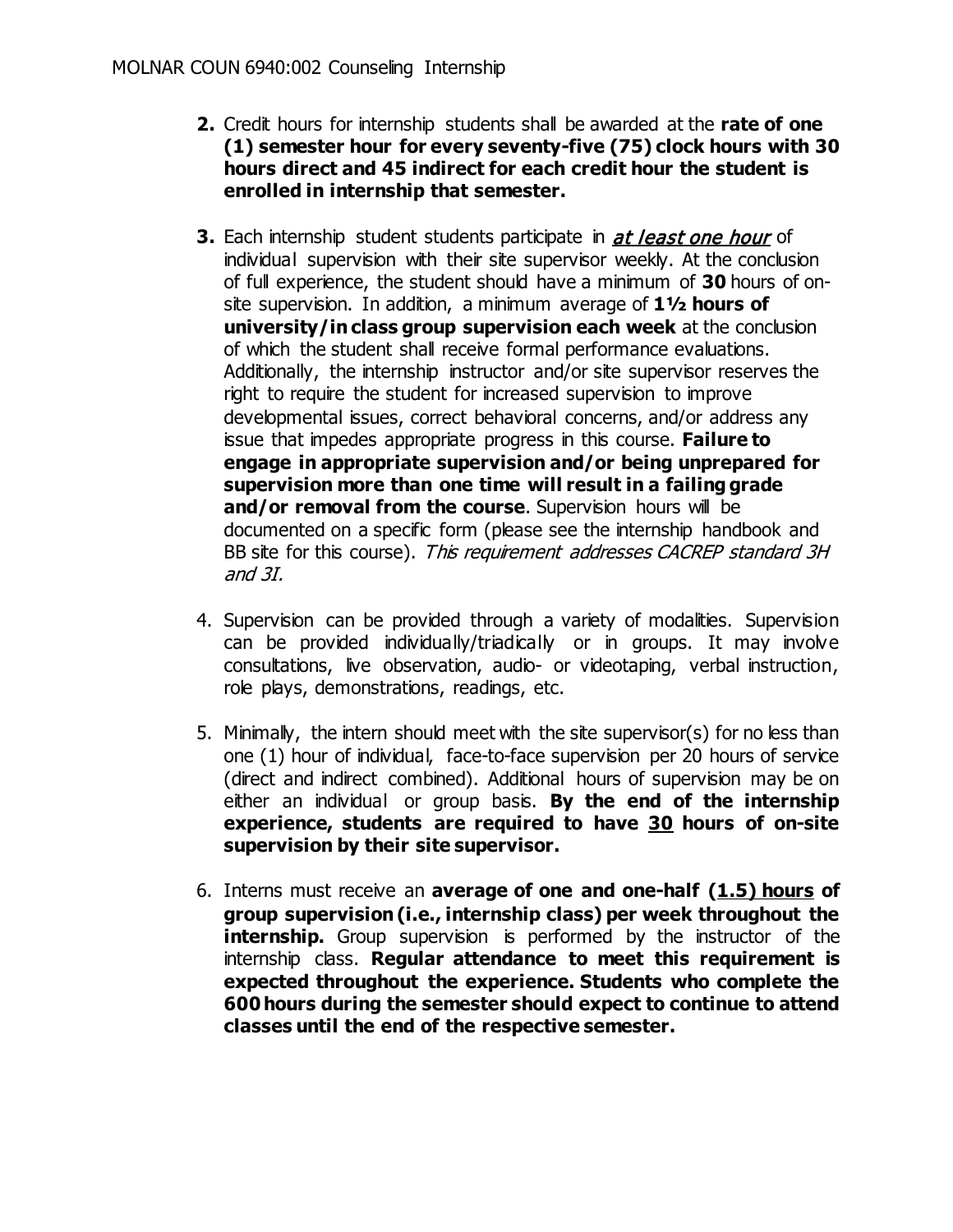- 7. Students are reminded that this is a professional training experience. It is assumed that their behavior and comportment in class is representative of their behavior and comportment on their internship site.
- **8.** Students must show proof of professional liability insurance to the class instructor. Minimum insurance requirements are \$1 million per incident, \$3 million total. **If the number is not met, students will be asked to add additional amount that meets the requirement. Students are also responsible for renewing their liability insurance prior to specified expiration dates. According to the master's handbook, all students must provide proof of appropriate coverage of professional liability insurance in order to participate in COUN 6940 Counseling Internship.**
- 9. If you have a client who becomes suicidal or homicidal or if you are subpoenaed to testify in court, inform your instructor immediately.

| <b>Week</b>    | <b>Date</b> | <b>Topics/Activities</b>                                                                                                                          | <b>Assignments</b>                                                         |
|----------------|-------------|---------------------------------------------------------------------------------------------------------------------------------------------------|----------------------------------------------------------------------------|
| $\mathbf{1}$   | 8/17/20     | Topic: Introductions, syllabus review, student<br>goals, and topic selection<br>Activity: Sign-up for case conceptualization &<br>recording dates | ALL paperwork needs to be<br>turned in—i.e., insurance,<br>site agreement. |
| $\overline{2}$ | 8/24/20     | Topic: Legal and Ethical Issues in Schools<br>Activity:                                                                                           | Logs Due                                                                   |
| 3              | 8/31/20     | <b>Topic: Reporting Abuse/Neglect</b><br>Activity:                                                                                                | Logs Due<br><b>Professional Development</b><br>Paper                       |
| $\overline{4}$ | 9/7/20      | <b>Labor Day- No Class</b>                                                                                                                        | Logs Due                                                                   |
| 5              | 9/14/20     | Topic: Suicide/NSSI<br><b>Activity:</b> Case Conceptualizations                                                                                   | Logs Due                                                                   |
| 6              | 9/21/20     | <b>Student Crisis/Counseling</b><br><b>Topic:</b><br><b>Activity:</b> Case Conceptualizations                                                     | Logs Due                                                                   |
| 7              | 9/28/20     | <b>Topic:</b><br><b>Activity:</b> Case Conceptualizations                                                                                         | Logs Due                                                                   |

## **Tentative Course Calendar & Assignments**: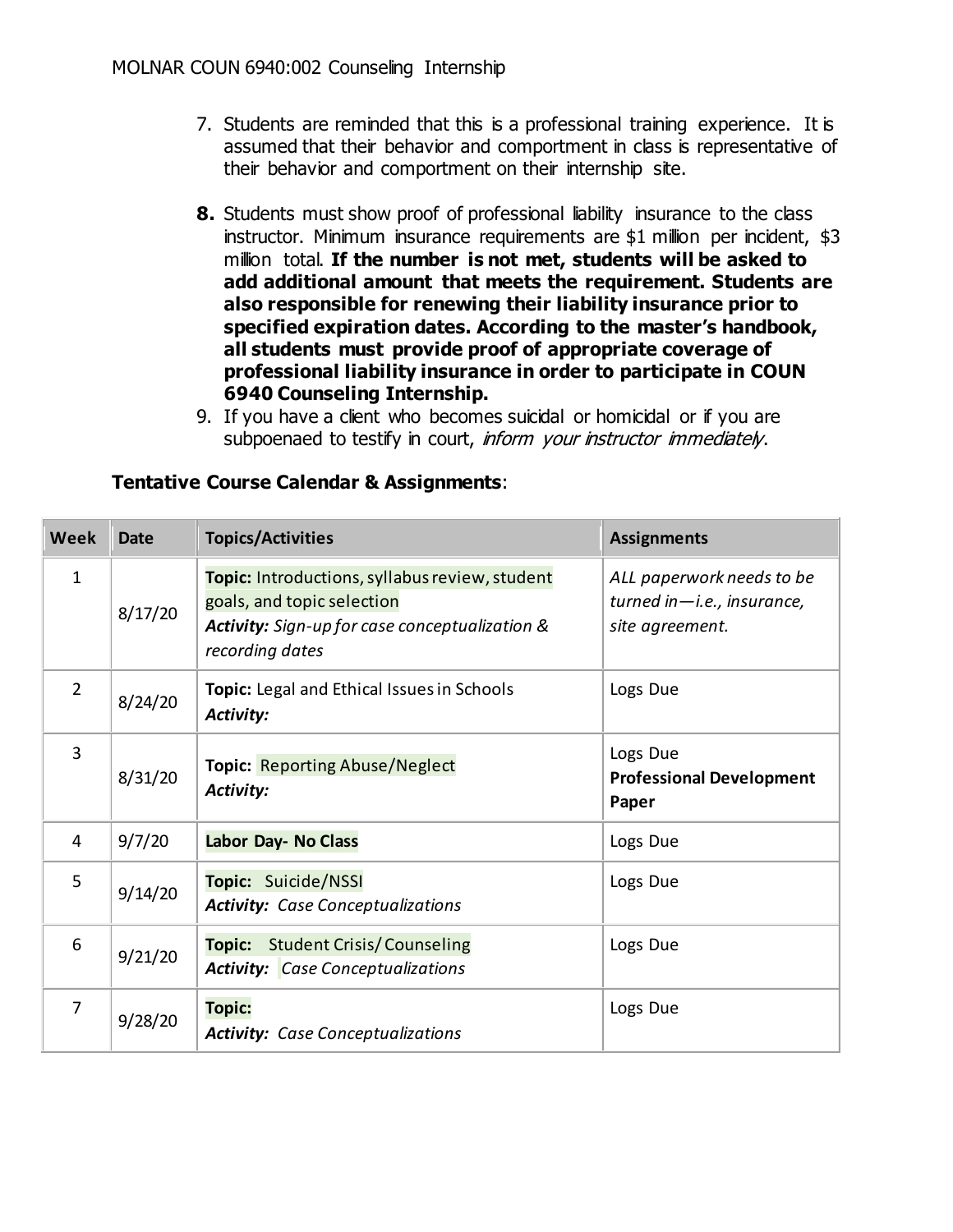# MOLNAR COUN 6940:002 Counseling Internship

| 8  | 10/5/20  | <b>Topic:</b><br><b>Activity:</b> Case Conceptualizations                                         | Logs Due<br><b>Midterm Evaluations</b>                                                                                                                              |
|----|----------|---------------------------------------------------------------------------------------------------|---------------------------------------------------------------------------------------------------------------------------------------------------------------------|
| 9  | 10/12/20 | <b>Topic:</b><br><b>Activity:</b> Case Conceptualizations                                         | Logs Due                                                                                                                                                            |
| 10 | 10/19/20 | Topic: Job Prep and Licensure Info<br><b>Activity:</b> Case Conceptualizations                    | Logs Due<br>Live Supervision Form 1                                                                                                                                 |
| 11 | 10/26/20 | <b>Topic:</b><br><b>Activity: Video Recordings</b>                                                | Logs Due<br><b>Counseling Resume Due</b>                                                                                                                            |
| 12 | 11/2/20  | <b>Topic: Self-Care/Wellness</b><br><b>Activity: Video Recordings</b>                             | Logs Due                                                                                                                                                            |
| 13 | 11/9/20  | <b>Topic:</b> ASCA National Model and Related<br>Information<br><b>Activity:</b> Video Recordings | Logs Due                                                                                                                                                            |
| 14 | 11/16/20 | <b>Topic:</b> Classroom Guidance Lessons<br><b>Activity:</b> Video Recordings                     | Logs Due<br><b>Classroom Lesson/Advocacy</b><br>Plan                                                                                                                |
| 15 | 11/23/20 | <b>Topic:</b> Continuing Education & Supervision<br><b>Activity:</b>                              | Logs Due                                                                                                                                                            |
| 16 | 11/30/20 | <b>EXAM WEEK-No Class</b>                                                                         | 1. Final Logs Due<br>2. Final site supervisor<br>evaluation due<br>3. Final personal evaluation<br>of site/site supervisor due<br>4. Live Supervision Form 2<br>due |



**Weekly Supervision Log(Appendix A) Counselor Education Program** 

**Student:**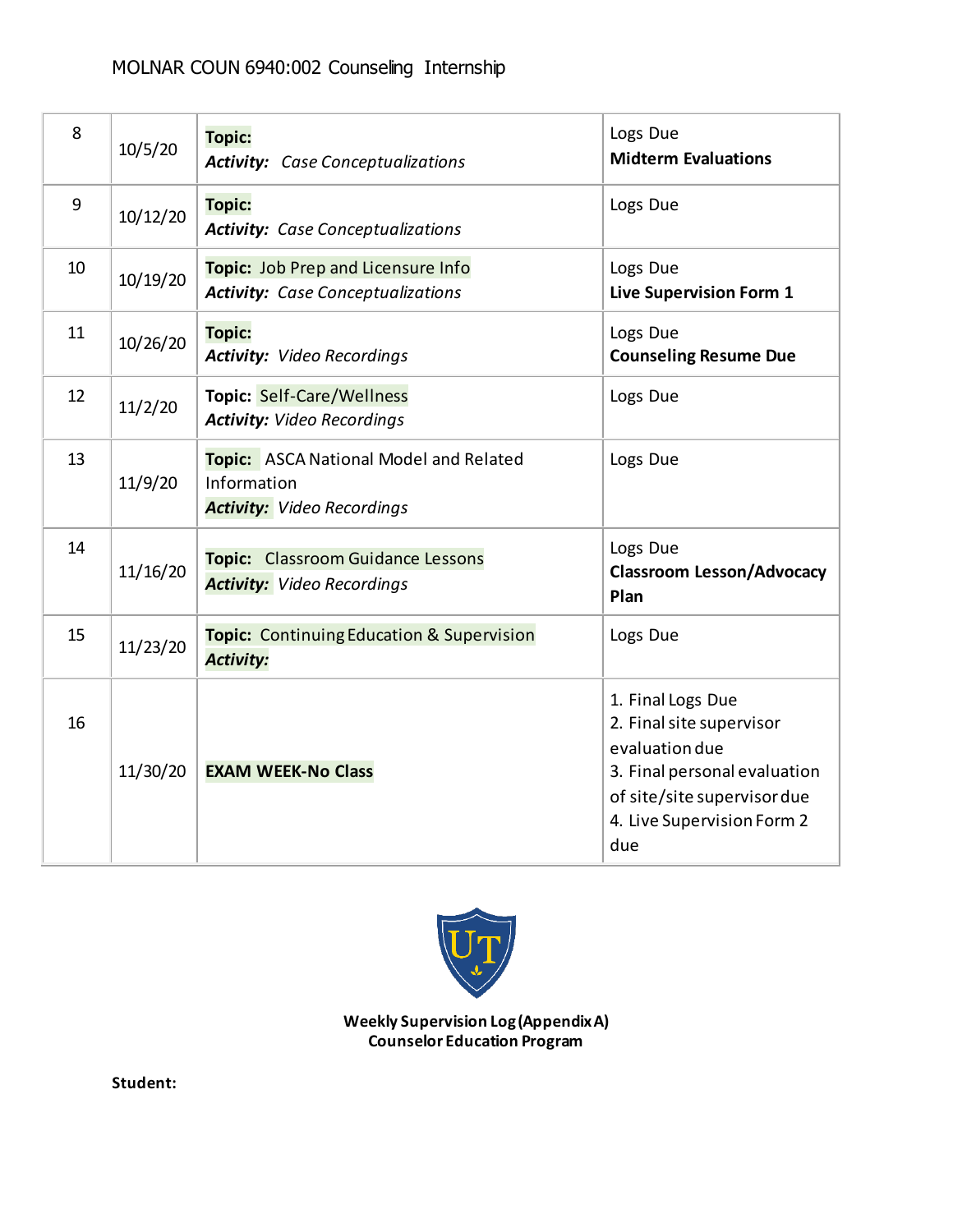# MOLNAR COUN 6940:002 Counseling Internship

**For the week of**: \_\_\_\_\_\_\_\_\_\_\_\_\_\_\_\_\_ to \_\_\_\_\_\_\_\_\_\_\_\_\_\_\_\_\_

**Field Experience:** □ Practicum or □ Internship

**Counseling Type:**  $\square$  Clinical Mental Health or  $\square$  School

**Supervisor Type:** □ Site Supervisor or □ Doctoral Student Supervisor

**Directions:** The site supervisor and student are to complete this form weekly during clinical supervision. Student should retain a form to be turned into their university supervisor. Site supervisors may wish to make a copy for their own records. It is expected that students will develop and gain mastery of skills over the course of the semester.

**A:** Functions extremely well and/or independently

- **B:** Functions adequately and/or requires occasional supervision
- **C:** Requires close supervision in this area and/or inadequate performance

**N/A:** Skill not assessed or applicable.

| <b>Training Activities</b>          |                                       |
|-------------------------------------|---------------------------------------|
| Intake interviewing                 | <b>Individual Counseling</b>          |
| <b>Group Counseling</b>             | Testing Administration/Interpretation |
| Report Writing/Documentation        | Consultation with other professionals |
| <b>Psychoeducational Activities</b> | <b>Career Counseling</b>              |
| Family/Couple Counseling            | Case Conceptualization/Case Staffing  |
| Diagnosis                           | <b>Basic Counseling Skills</b>        |
| Other:                              |                                       |
|                                     |                                       |

#### **Professional Development**

| Awareness of Strengths/Weaknesses | Engagement in Supervision |
|-----------------------------------|---------------------------|
| Attendance/Punctuality            | Professional Comportment  |
| Collegiality with Colleagues      | Other:                    |

**Additional Comments:**



#### **SCH Counseling Case Conceptualization Form (Appendix B) Counselor Education**

**Counselor Trainee:** 

#### **Student Identifying Data:**

Age: Gender: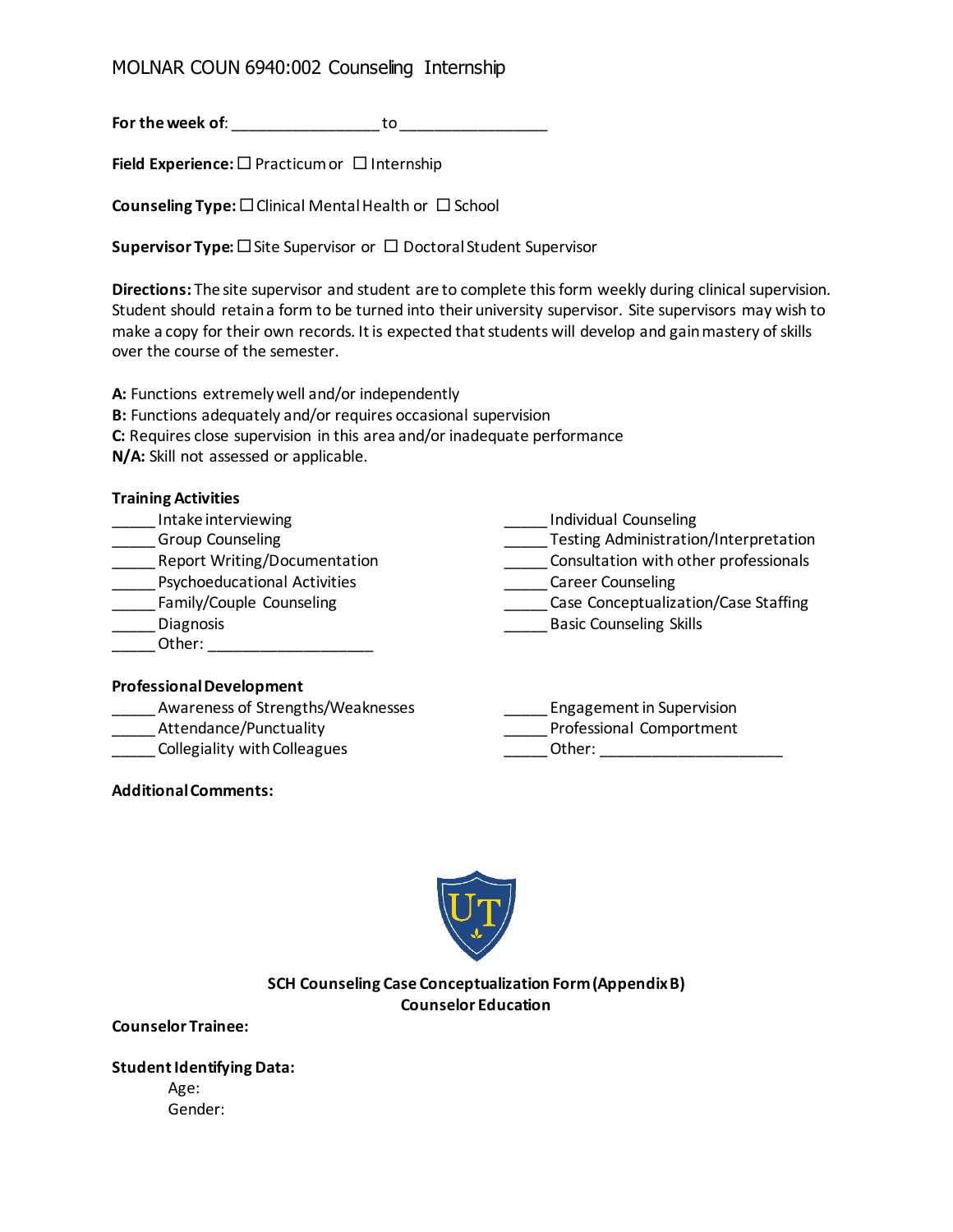Racial/Ethnic Identity: Partner Status: Living Situation: Manner of dress: Physical Appearance: General Self-Presentation: (Include any other demographic information that you may think is appropriate to the case, such as sexual identity, spirituality, etc.)

**Student Biopsychosocial Assessment and Mental Health History:** How has student been assessed in the past? Describe when/where/how the DA was conducted (review that documentation in the file) and if any other more formal assessment measures were/are being used (i.e., BDI). If no assessments have been used identify assessments that may be helpful to enhance your case conceptualization. Describe the student's mental health history in detail.

**Student Screening for Addiction, Co-Morbidities, Homicidality, Suicidality, and Trauma:** Identify how you have screened the student for these factors and the results of those screenings.

**Student Diagnosis or Provisional Diagnosis:** List diagnos(i/e)s here to include possible v-codes and environmental factors of note. While school counselors may suspect the presence of learning difficulties or other conditions such as ADHD, they are not licensed to diagnose. This information is used to conceptualize students' concerns.

**Student Presenting Problem:** This section should include a listing of the problem areas, from the student's perspective, noting particularly the student's view of their order of importance. Suggested items to focus upon: (a) Was there a precipitating set of circumstances? (b) How long has/have the problem(s) persisted?; (c) Has/have this/these problem(s) occurred before?; (d) What were the circumstances at the time?

**Relevant History/CLR History with Student:** This section will vary in comprehensiveness according to depth and length of intervention and will vary in focus according to theoretical orientation and specific nature of the problem is.

**Student Interpersonal Style:** This section should include a description of the student's orientation toward others in their environment and should include two sections: (a) Is there an overall posture they take toward others? What is the nature of their typical relationships? (b) How is the student's interpersonal stance manifested specifically within the therapeutic dyad? What is the student's interpersonal orientation toward the counselor?

**Student Environmental Factors:** (a) Elements in the environment which function as stressors to the student. Both those centrally related to the problem and more peripheral stressors. (b) Elements in the environment which function as support for the student; friends, family, living accommodations, recreational activities, financial situation.

**Student's Family History:** (a) What is the composition of the student's family? (b) How is the student's thoughts, feelings, and behaviors shaped by their family culture? (C) What is the family's involvement with the school to as it relates to enhancing the students' academic and social performance, attendance, academic and career development, and student resilience?

#### **Student Personality Dynamics:**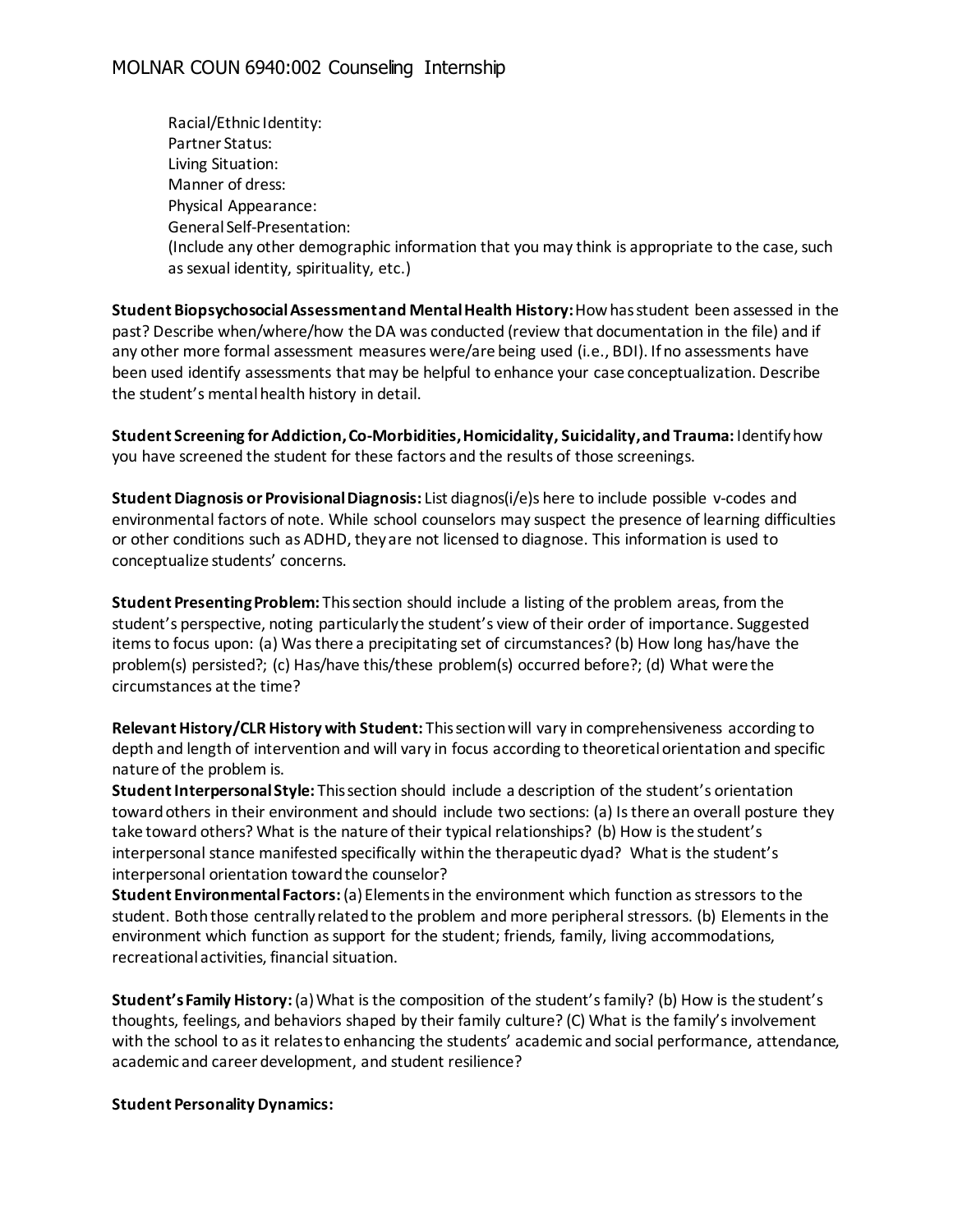- A. Cognitive Factors: This section will include any data relevant to thinking and mental processes such as: (a) intelligence; (b) mental alertness; (c) persistence of negative cognitions; (d) positive cognitions; (e) nature and content of fantasy life; (f) level of insight-student's "psychological mindedness" or ability to be aware and observant of changes in feeling state and behavior and student's ability to place their behavior in some interpretive scheme and to consider hypotheses about their own and other's behavior; (g) capacity for judgment-student's ability to make decisions and carry out the practical affairs of daily living.
- B. Emotional Factors: (a) typical or most common emotional states; (b) mood during interview; (c) appropriateness of affect; (d) range of emotions the student has the capacity to display; (e) cyclical aspects of the student's emotional life.
- C. Behavioral Factors: (a) psychosomatic symptoms; (b) other physical related symptoms; (c) existence of persistent habits or mannerisms; (d) sexual functioning; (e) eating patterns; f) sleeping patterns

**Student Multicultural/Social Justice Issues:** Identify areas of diversity that are salient to student's identity. Describe how diversity and MCC have been addressed in your sessions. What are the social justice issues that impact students lived experience and the CLR/student relationship?

**Student Need for Referrals/Advocacy:** In this section describe any and all student needs for referrals to other resources or other areas of advocacy that be provided by the CLR.

**CLR's Conceptualization of the Problem:** This section will include a summary of the counselor's view of the problem. Include only the most central and core dynamics of the student's personality and note in particular the inter-relationships between the major dynamics. What are the common themes? What ties it all together? This is a synthesis of all the above data and the essence of the conceptualization.

**Identify Your Intervention Approach/Next Steps:** CLR will explain their intervention approach, goals, and next steps with the student.

**Empirical Research to Support Student Intervention:** Using a literature search, find one (1) empirical (research based) article that can support your intervention approach. Summarize the article (about a paragraph); include why this is relevant to this student and what you will use from this article. Include an APA citation of the article below.



#### **Live Supervision Form (Appendix C) Counselor Education Program**

| Student Counselor:                                                   | Date: |
|----------------------------------------------------------------------|-------|
| Evaluation Type: $\Box$ Supervisor Rating                            |       |
| Rating Scale:                                                        |       |
| 1 = Unsatisfactory – not demonstrating skill – no self-awareness (U) |       |
| 2 = Not Demonstrating skills but aware of the problem (ND)           |       |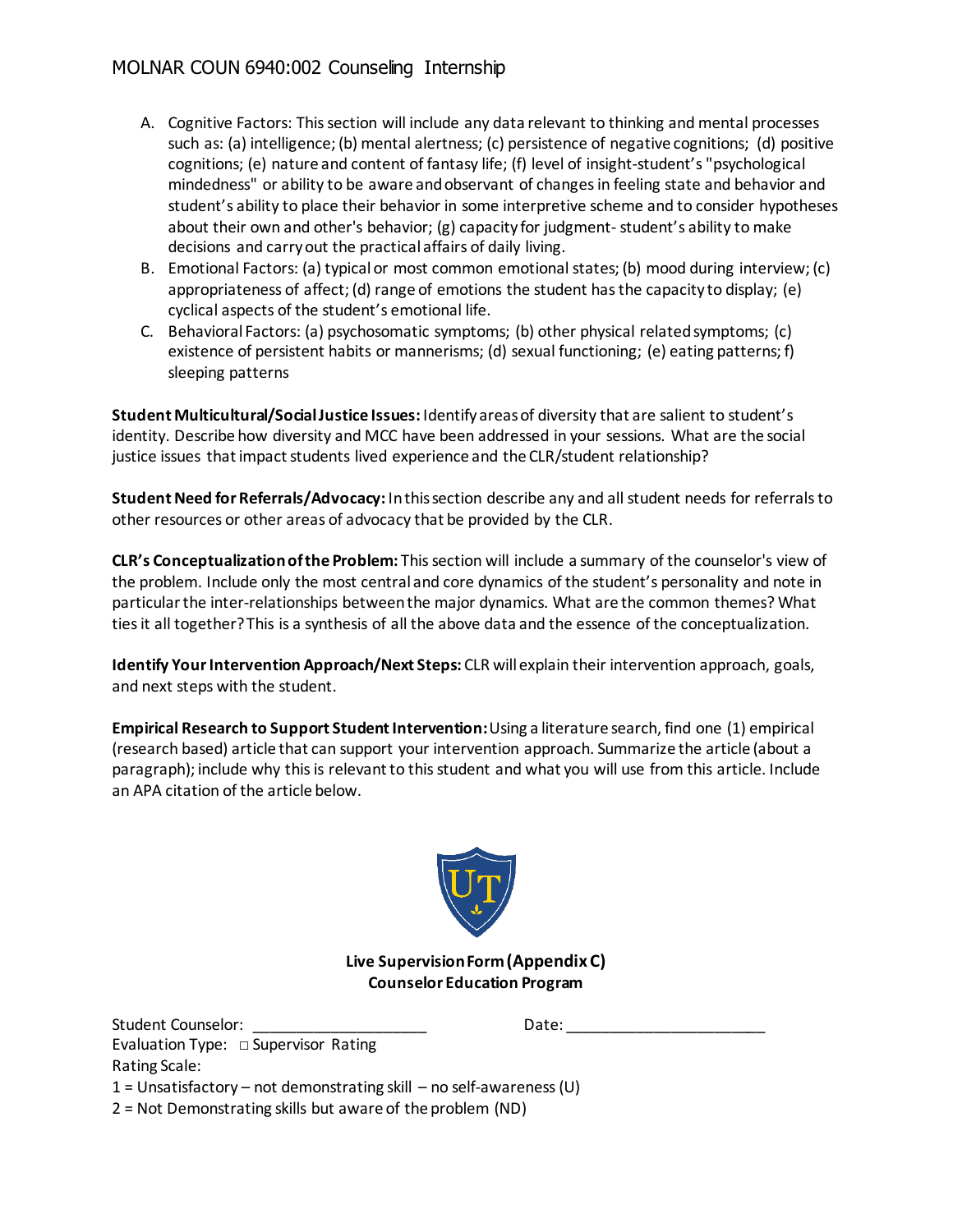3 = Skill Demonstrated – but requires refinement (SD)

4 = Satisfactory Skill Demonstration – awareness of strengths and areas for growth (S)

NA = Not Applicable – not demonstrated in this role play

| Core Area                     | Item                                            | Rating |
|-------------------------------|-------------------------------------------------|--------|
| Verbals and Non-verbals<br>1. | Eye Contact<br>a.                               |        |
|                               | <b>Vocal Quality</b><br>b.                      |        |
|                               | <b>Verbal Tracking</b><br>c.                    |        |
|                               | <b>Body Language</b><br>d.                      |        |
| Questioning<br>2.             | Limited use of closed questions<br>а.           |        |
|                               | unless necessary                                |        |
|                               | Limited use of Why? Or how<br>b.                |        |
|                               | does that make you feel?                        |        |
|                               | Questions                                       |        |
|                               | Open questions to elicit more<br>$\mathsf{C}$ . |        |
|                               | information                                     |        |
| <b>Active Listening</b><br>3. | Encouragers<br>а.                               |        |
|                               | Paraphrase<br>b.                                |        |
|                               | Summarize<br>C.                                 |        |
| Empathy<br>4.                 | Reflection of feeling<br>a.                     |        |
|                               | Reflection of meaning<br>b.                     |        |
| Silence<br>5.                 | Able to tolerate silence<br>a.                  |        |
|                               | Allows client to break silence<br>b.            |        |
| Confrontation<br>6.           | Identifies discrepancies in<br>а.               |        |
|                               | session (verbal and non-verbal)                 |        |
|                               | Appropriate use of technique<br>b.              |        |
| 7. Cultural Competency        | Addresses cultural differences in<br>a.         |        |
|                               | session                                         |        |
|                               | Demonstrates appropriate<br>b.                  |        |
|                               | cultural sensitivity in session                 |        |
| 8.<br>Supervision             | Accepts feedback from peers and<br>а.           |        |
|                               | supervisor                                      |        |
|                               | Incorporates feedback into<br>b.                |        |
|                               | sessions                                        |        |

Strengths:

Areas for Growth: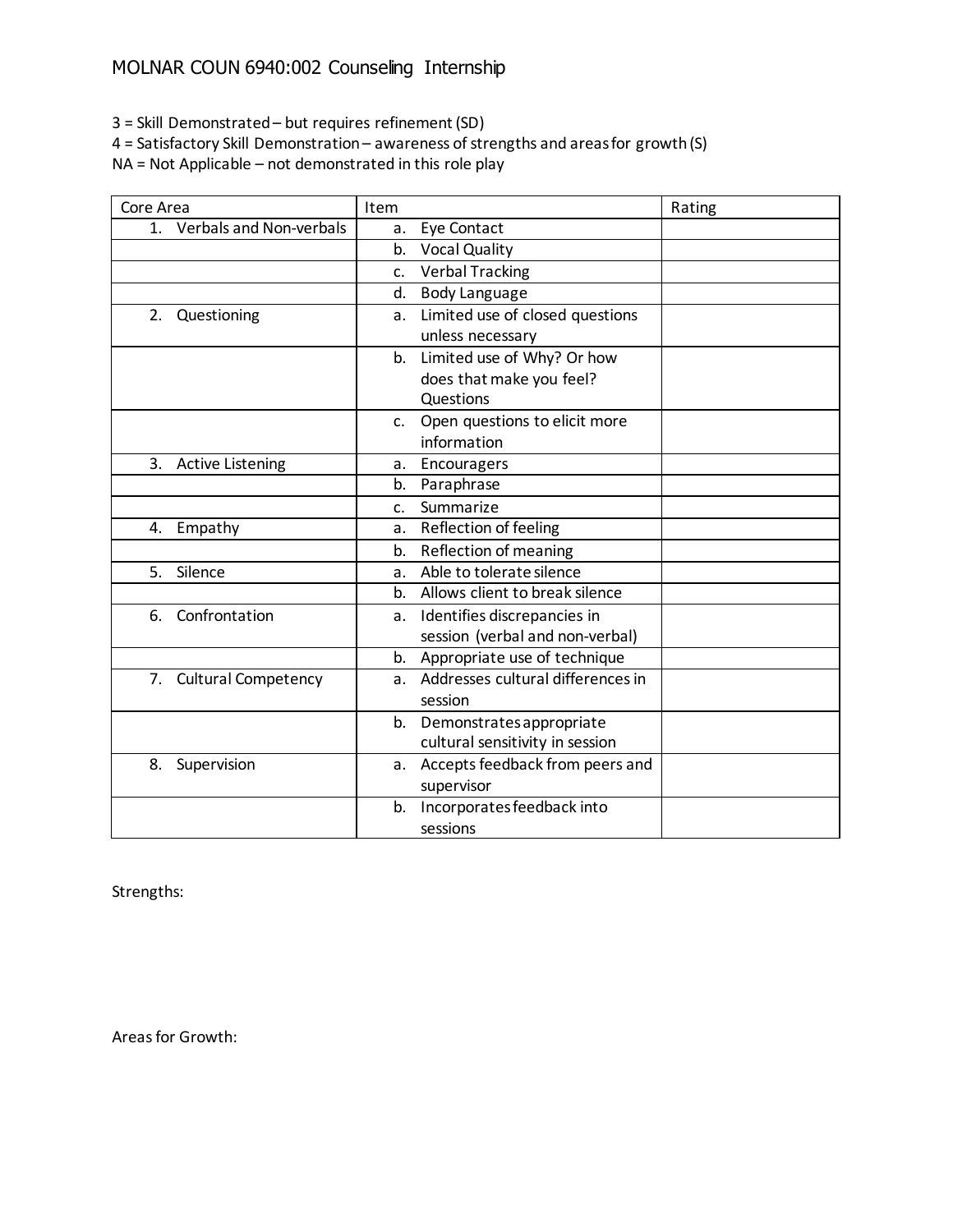Supervisor Signature: \_\_\_\_\_\_\_\_\_\_\_\_\_\_\_\_\_\_\_\_\_\_\_\_\_\_\_\_\_\_\_\_\_\_\_ Date: \_\_\_\_\_\_\_\_\_\_\_\_\_\_\_\_



**Recording Evaluation Form (Appendix D) Counselor Education**

Student Counselor: \_\_\_\_\_\_\_\_\_\_\_\_\_\_\_\_\_\_\_\_ Date: \_\_\_\_\_\_\_\_\_\_\_\_\_\_\_\_\_\_\_\_\_\_\_ Evaluation Type:  $\square$  Site Supervisor  $\square$  University Supervisor  $\square$  Peer Rating Scale: 1 = Unsatisfactory – not demonstrating skill – no self-awareness (U)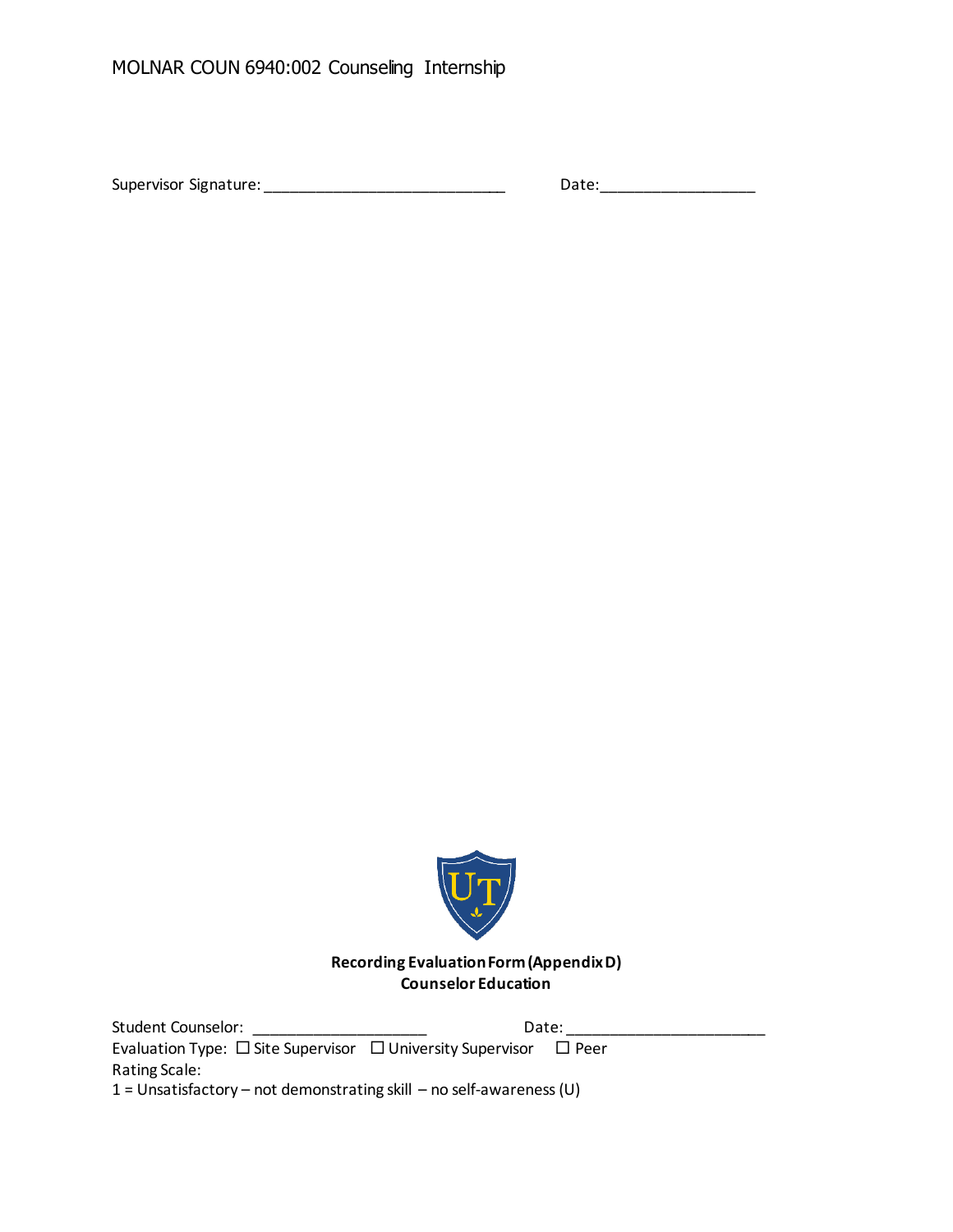2 = Not Demonstrating skills but aware of the problem (ND)

3 = Skill Demonstrated – but requires refinement (SD)

4 = Satisfactory Skill Demonstration – awareness of strengths and areas for growth (S)

NA = Not Applicable – not demonstrated in this role play

| Core Area                  | Item                                          | Rating |
|----------------------------|-----------------------------------------------|--------|
| 9. Verbals and Non-verbals | Eye Contact<br>e.                             |        |
|                            | f.<br><b>Vocal Quality</b>                    |        |
|                            | <b>Verbal Tracking</b><br>g.                  |        |
|                            | <b>Body Language</b><br>h.                    |        |
| 10. Questioning            | Limited use of closed questions<br>d.         |        |
|                            | unless necessary                              |        |
|                            | Limited use of Why? Or how<br>e.              |        |
|                            | does that make you feel?                      |        |
|                            | Questions                                     |        |
|                            | f.<br>Open questions to elicit more           |        |
|                            | information                                   |        |
| 11. Active Listening       | d.<br>Encouragers                             |        |
|                            | Paraphrase<br>e.                              |        |
|                            | f.<br>Summarize                               |        |
| 12. Empathy                | Reflection of feeling<br>c.                   |        |
|                            | Reflection of meaning<br>d.                   |        |
| 13. Silence                | Able to tolerate silence<br>C <sub>1</sub>    |        |
|                            | Allows client to break silence<br>d.          |        |
| 14. Confrontation          | Identifies discrepancies in<br>$\mathsf{C}$ . |        |
|                            | session (verbal and non-verbal)               |        |
|                            | Appropriate use of technique<br>d.            |        |
| 15. Cultural Competency    | Addresses cultural differences in<br>C.       |        |
|                            | session                                       |        |
|                            | d. Demonstrates appropriate                   |        |
|                            | cultural sensitivity in session               |        |
| 16. Supervision            | Accepts feedback from peers and<br>c.         |        |
|                            | supervisor                                    |        |
|                            | Incorporates feedback into<br>d.              |        |
|                            | sessions                                      |        |

Strengths: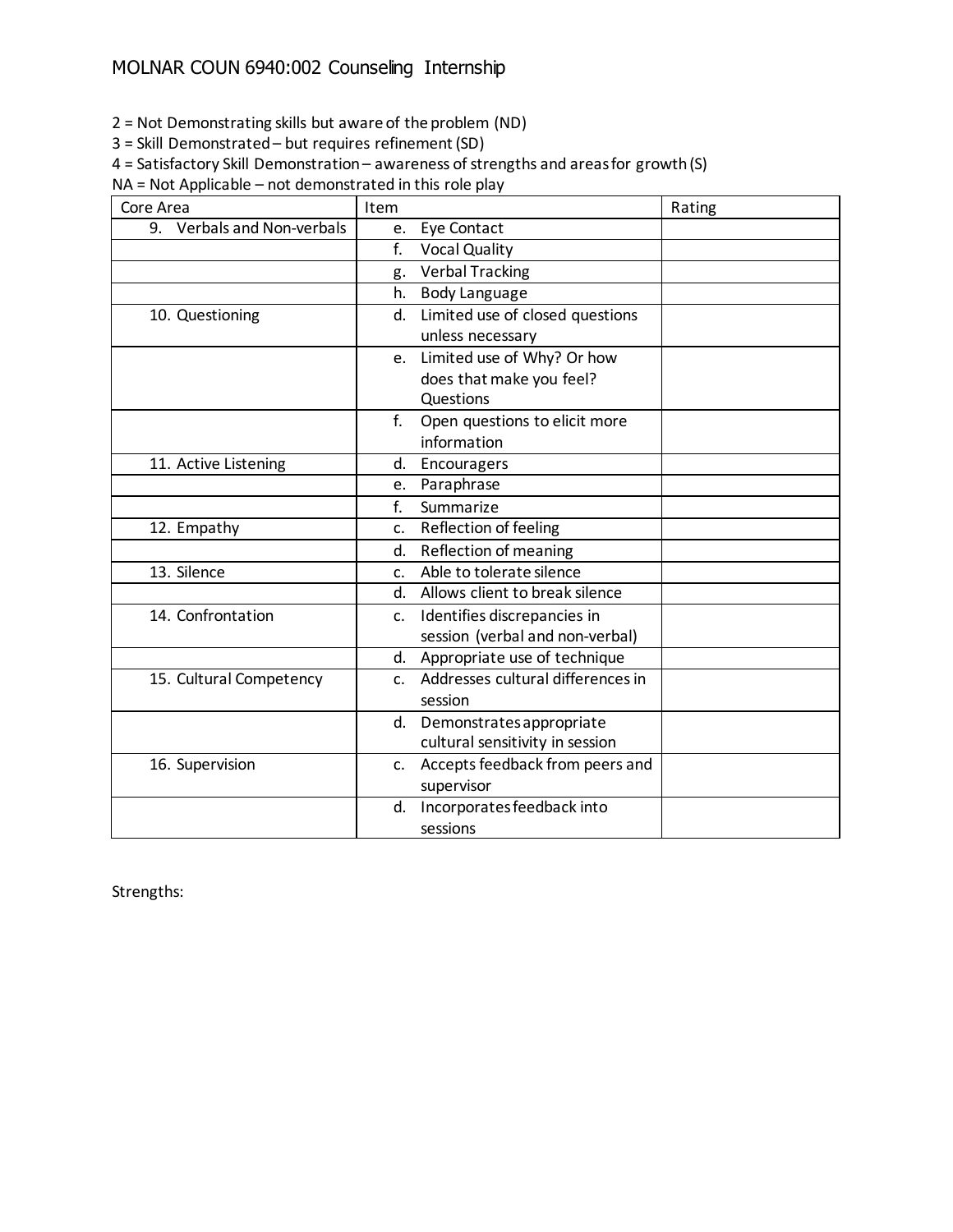Areas for Growth:



# **Classroom Lesson and Advocacy Plan (Appendix E) Counselor Education**

Each intern will develop a classroom lesson and advocacy plan which should consist of 3 or more classroom guidance lessons. Lessons should be specifically designed for students at your internship site. Interns are encouraged to discuss with their site supervisors to potentially conduct the lesson(s) to students. The purpose of this project